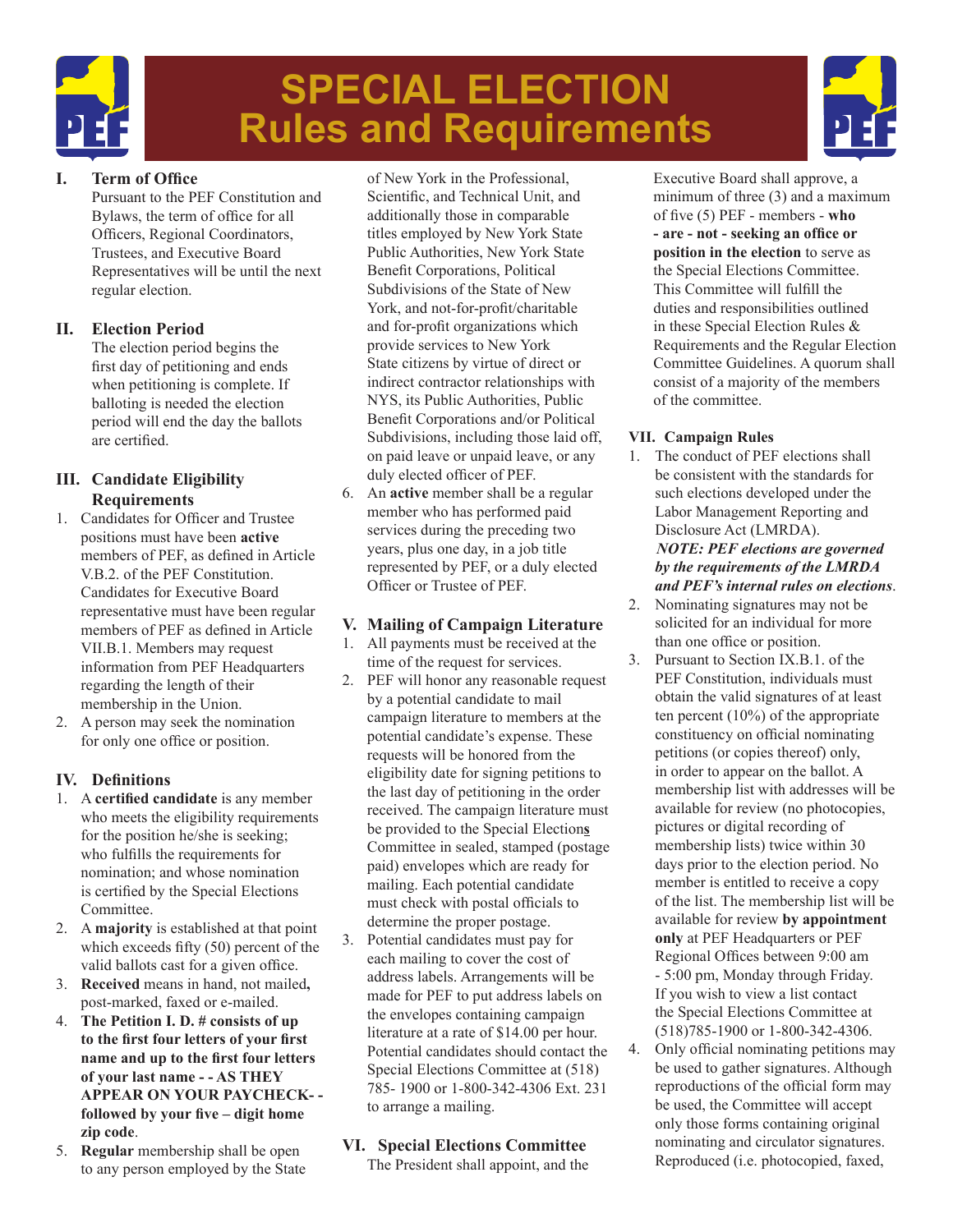scanned) signatures will be invalid. Correction fluid/correction tape may not be used anywhere on the petition or it will be invalidated.

- 5. Potential candidates are solely responsible for insuring that only acceptable petitions are submitted.
- 6. **Nominating Signatures**. If any of the following conditions and requirements are not fulfilled, the signature will be deemed invalid:
	- a. Only **regular** PEF members in good standing, from the appropriate constituency, shall be eligible to sign nominating petitions. Forty-five (45) days prior to the close of petitioning is the cutoff date for membership.
	- b. All nominating petitions will require the signature, printed name, and the correct Petition I. D. of the member signing. The printed name and Petition I. D. number must be legible for the signature to be valid.
	- c. Members may sign petitions only for those individuals for whom they are eligible to vote.
	- d. Members may not sign more than one nominating petition for any individual elective position. Members may sign petitions for up to three individuals each for Vice President and Trustee. (In the case of duplicate signatures, the signatures on the first petition received by the Elections Committee shall be valid.)
- 7. Nominating petitions may be circulated only by **regular** PEF members. The circulating member must legibly complete the information on the bottom of each petition submitted; only original circulators' signatures will be accepted. Failure to complete this will render the entire petition invalid.
- 8. The use of union funds or facilities to promote the candidacy of any person is prohibited regardless of whether union officials know about, or approve of, the use. It is not the intent of this rule to limit candidate forums at which all candidates have equal access.
- 9. The prohibition against the use of union funds applies to direct expenditures from the union including but not limited to:
	- a. Use of union owned or leased equipment such as telephones, fax

machines, copy machines, etc., or use of conference rooms.

- b. Use of union supplies such as stamps, paper, envelopes, etc.
- c. Giving free services or special discounts to a candidate customer such as printing, photocopying, etc.
- 10. No PEF staff, office, equipment, material or electronic media (e.g, e-mail and internet, including websites, blogs, and social media sites controlled or sponsored by PEF) may be used for electioneering. No PEF dues money shall be expended for the purpose of electioneering. This applies to all official bodies of PEF, including but not limited to regional offices, local divisions, councils or committees. For purposes of this election, regular PEF members on union leave working in a nonelected position for PEF or serving in positions funded by joint contract funds shall be considered PEF Staff, unless the position is specifically protected by the PEF Constitution.
- 11. All funds and resources used by individuals in support of their election efforts shall be donations from *regular* PEF members only.
- 12. No person shall use the PEF logo or letterhead on any written or printed material for endorsement or campaign purposes in any PEF election process. No person shall use their PEF Division name or number to support or oppose any candidate(s) for PEF office on social media.
- 13. During the election period, no PEF publications, including websites, blogs and social media sites controlled or sponsored by PEF may endorse, or contain material that appears to endorse, overtly criticize, or overtly praise any potential candidate for PEF offices covered by these election rules. This applies to all official bodies of PEF, including but not limited to: regional offices, local divisions, councils or committees.
- 14. In accordance with the collective bargaining agreements between PEF and any employer of workers represented by PEF, no material which constitutes election material for or against any person, organization or faction there of shall be allowed on PEF bulletin boards, such postings are prohibited by the pertinent

collective bargaining agreement(s).

- 15. No PEF member may knowingly misrepresent the candidacy intentions of any other PEF member.
- 16. In addition to the above rules, the PEF Code of Ethics will apply to all election activities: (Note: Ethics charges arising as a result of this election process will be processed by the Special Elections Committee). If the charges are against the Special Elections Committee, then they will be processed by the Ethics Committee.
	- a. No member shall use the PEF name or logo, for anything other than official PEF business.
	- b. Only official PEF literature shall be posted on PEF bulletin boards provided under contractual rights by the collective bargaining agreement with the employer.
	- c. Only official PEF business shall be conducted at meetings arranged in the name of PEF. Meeting space at PEF-operated facilities shall be allocated in a fair and equitable manner.
	- d. No member shall commence litigation concerning a union matter against PEF or any of its Officers, Executive Board members or members, without first seeking redress from the Executive Board or its duly appointed committee(s).
	- e. All members shall conduct themselves in a manner that is conducive to fairness and fair play working only for the good and welfare of the membership.
	- f. No official PEF letterhead, PEF publication, PEF Internet website (including but not limited to Divisional and Regional websites, Facebook pages, etc.), or any other PEF electronic media, shall be used to endorse a PEF member for union election.
	- g. No official PEF letterhead, PEF publication, PEF Internet website (including but not limited to Divisional and Regional websites, Facebook pages, etc.), or any other PEF electronic media, shall be used to make an accusation against another PEF member which is defamatory.
	- h. No steward shall be denied the opportunity to have a PEF meeting convened to deal with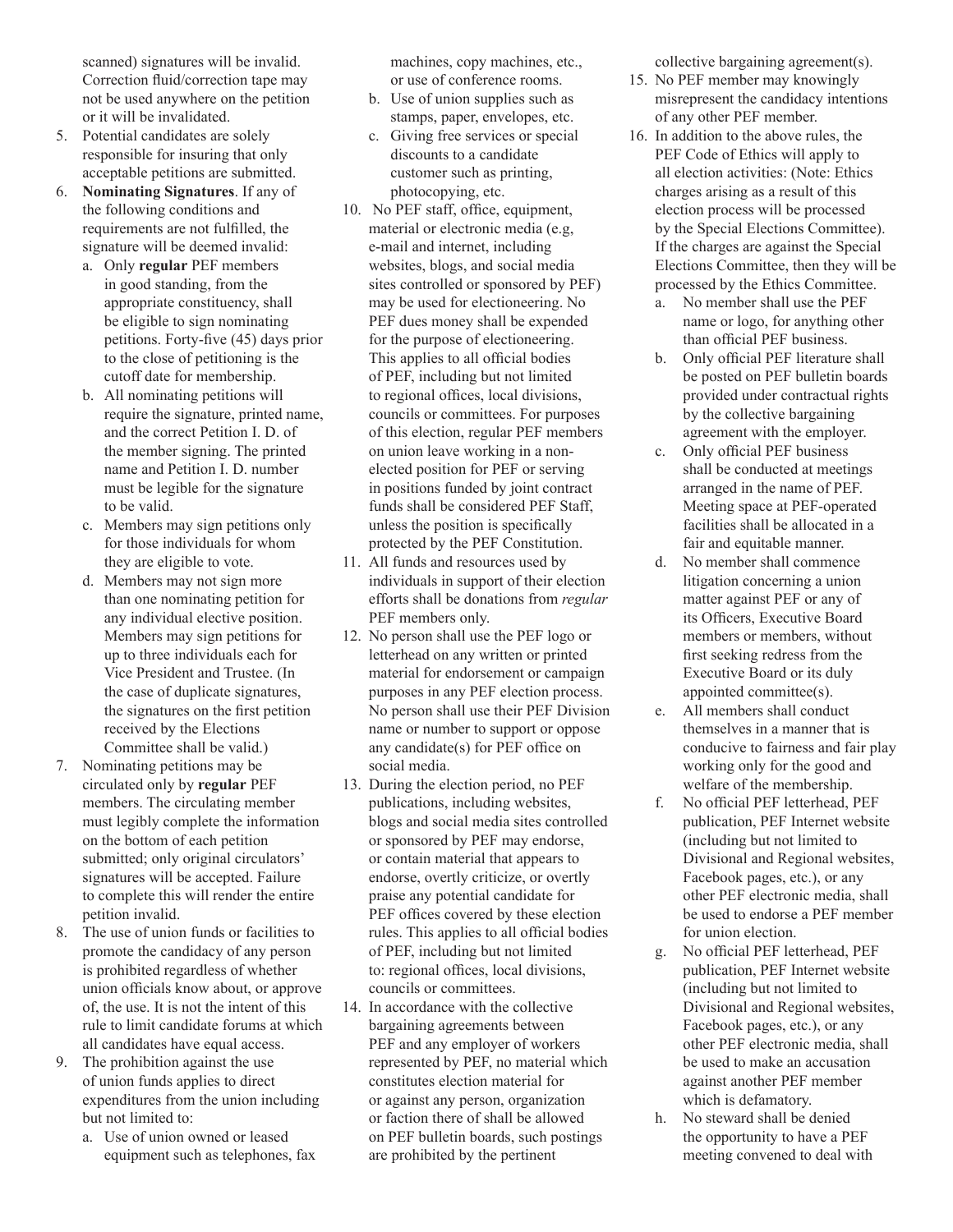issues of interest to that steward or his/her constituency.

- i. No member shall bring charges of a malicious or frivolous nature against another member.
- j. No member shall engage in corrupt or unethical practices by taking money, books, records, or other property belonging to PEF or its Divisions, Committees or Regions. The unauthorized destruction, alteration, or mutilation of records, vouchers, or receipts will constitute a violation of this Code.
- k. No member shall abridge the rules and procedures adopted by the PEF Convention or PEF Executive Board, violate an oath of office, nor disclose information obtained in Executive Session.
- l. No member shall engage in corrupt practices or racketeering concerning a union matter.
- m. No elected PEF official shall engage in dual unionism or advocate secession from PEF.
- n. No member shall harass or assault another PEF member at a union meeting or event; and no member shall engage in discrimination or bigotry toward another PEF member concerning a union matter.
- o. If a member is convicted in a court of law or enters into a plea bargain agreement for misuse or misappropriation of PEF monies; or if PEF obtains a civil judgment against a member for the misuse or misappropriation of PEF monies; or as part of a settlement agreement between PEF and the member, the member agrees to reimburse PEF for monies improperly obtained or disbursed; or if a court, tribunal, agency, board, administrative or regulatory body, finds that a member engaged in frivolous, malicious, vexatious, defamatory, or abusive conduct towards PEF or any of its members concerning a union matter, and the time to appeal such finding has expired, PEF's Secretary-Treasurer (or President if the Secretary-Treasurer is a party to such conviction, judgment, settlement

agreement or finding) shall be informed of the conviction, judgment, settlement agreement or finding. The Secretary-Treasurer (or President as the case may be) may file charges on behalf of PEF against the member with the Ethics Committee. Nothing herein should be construed to discourage legal action taken in good faith. This paragraph shall not preclude other members in good standing from filing charges with the Ethics Committee against a member for the alleged misconduct set forth in this paragraph.

- 17. Gifts which have monetary value exceeding \$5.00 may not be given to PEF members during the election period. This is not intended to prohibit distribution of traditional campaign item such as: key chains, magnets, pencils, bookmarks, pens, etc.
- 18. Consistent with prior practice and the New York State Election Law, the use of titles, initials or customary abbreviations of given names by the signer of a petition shall not invalidate such signature, as long as such name can be specifically matched to a PEF member's petition ID as provided from the payroll file.

#### **VIII. Nominating and Campaign Procedures**

Petitions will be available for download starting at 9AM on the first day of petitioning from www.pef.org/elections. Copies of the petitions and any election related forms may be requested to be mailed by contacting PEF Divisions Department at 800-342-4306 or email requests to SpecialElections@pef.org. Petitions will not be available before the first day of petitioning and cannot be picked up at PEF Headquarters or PEF Regional Offices. The quarterly election schedule will be announced in the PEF eCommunicator as well as mailed notification to each affected constituency.

 All subsequent deadlines (dates and times) refer to received by the PEF Special Elections Committee by mail (not postmark), or emailed to SpecialElections@pef.org, by the specified deadline listed on the petitions/election forms. Petitions may not be returned in person to PEF Headquarters or PEF Regional Offices. It is the candidate's

responsibility to make sure that nominating petitions are submitted timely.

 Petitions may be returned by certified mail, return receipt requested, although this is not required. However, certified mail sometimes takes longer than regular mail. Postal failures or inadequacies are not grievable situations. **All mail concerning this election MUST be sent to:**

#### **PEF Headquarters P. O. Box 12414 Albany, NY 12212-2414 ATTN: PEF Special Elections Committee**

Pursuant to the PEF Constitution, individuals must obtain the signatures of at least ten percent (10%) of the appropriate constituency on official nominating petitions only, in order to appear on the ballot.

 The number of signatures required for each office and Executive Board seat will be noted on the nominating petition.

 The Special Elections Committee recommends that nominating petitions be submitted throughout the nominating period. See Article VII Section 6D (Duplicate Signatures).

 It is the candidate's responsibility to make sure that nominating petitions are submitted or sent to the Special Elections Committee. Petitions may be mailed or scanned and e-mailed to SpecialElections@pef.org. All persons submitting nominating petitions will be mailed a receipt showing the date, time of receipt. Petitions emailed will receive an email acknowledgement of the receipt of the petition(s). A receipt will also be sent to the potential candidate. Petitions will be available for review ONLY by prior appointment with the Special Elections Committee. Any member can view any member's petition upon reasonable request to the Elections Committee.

 All petitions will be verified and valid signatures tabulated by the Special Elections Committee's vendor. The Special Elections Committee will then certify the signature tally and the validity of each nomination – this day shall be known as the Petition Certification Date. Petitions will be available for review only by prior appointment with the Special Elections Committee.

 Letters will be sent to all individuals, for whom nominating petitions were submitted, notifying them whether or not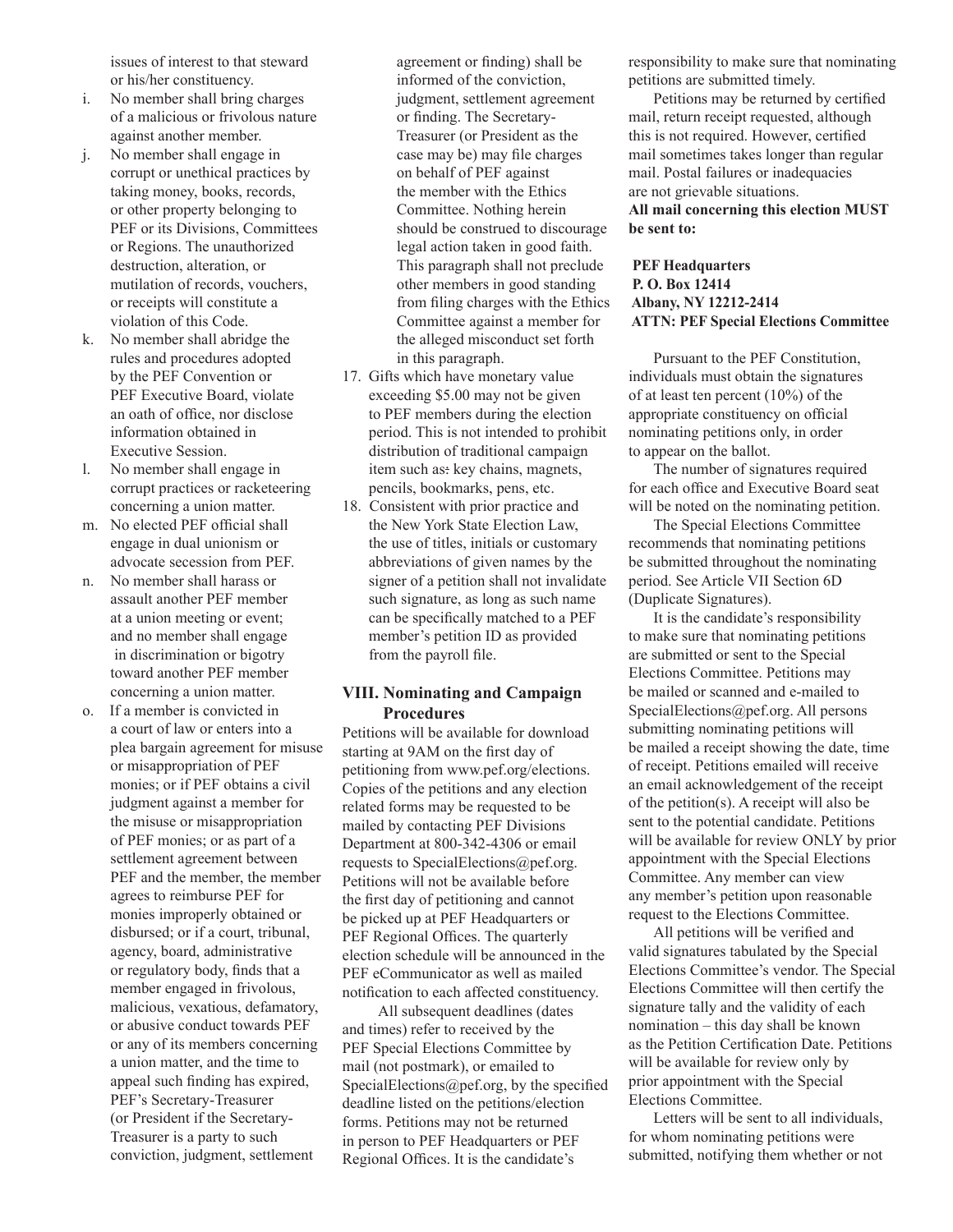they have been certified as candidates to appear on the ballot. No petitions will be available for review after the election period.

 Labels for election purposes may be purchased only by certified candidates, by contacting the Special Elections Committee. Priority for processing label requests will be given to those in contested elections. Candidates are solely responsible for the content of this material.

LABEL TYPE-

 The types of labels available to all certified candidates are as follows:

- 1. Cheshire order this type
- of label for mailing house use
- 2. Peel and Stick
- 3. Electronic Format.

#### LABEL COST

 All labels must be paid for before they are generated. Such labels shall be sent to certified candidates is by first class mail. Overnight/express mailing of labels shall be done only by prior request and the pre – payment of such mailing costs.

| 0 to $1,000$ \$25.00       |
|----------------------------|
| 1,001 to 3,000  \$50.00    |
| 3,001 to 10,000  \$75.00   |
| 10,001 to 20,000  \$100 00 |
| 20,001 to 55,000  \$180.00 |
|                            |

 For additional information, please refer to the Mailing Label Request Form for Certified Candidates.

 On the Petition Verification Date, the ballot positions will be determined by draw at **12:00 noon** at PEF Headquarters. These positions will be maintained through any runoff elections. Candidates are welcome to attend at their own expense.

#### **IX. Election Procedures**

 The Special Elections Committee will submit lists of certified candidates and eligible voters to the American Arbitration Association (AAA). Balloting will be conducted by AAA based on these lists, using a double envelope system to insure a secret ballot.

 Unless otherwise specified in these rules, recommendations of AAA shall prevail.

 In all cases, if a membership card is received at PEF Headquarters from any person in a bargaining unit represented by PEF by the close of the petitioning process, he/she may vote in that election.

 No candidate's professional title

will appear on the ballot (i.e. PhD, M. D., Esq, etc.). No candidate's name will appear on any ballot in an uncontested election.

 If a certified candidate becomes ineligible to hold that office, his/her name will not be included on the ballot. If ballots have already been printed or mailed, but before tabulation, any votes cast for an ineligible candidate shall be void and shall not be considered in establishing a majority, or determining election results. Any vacancy occurring after the ballot count is certified will be filled by Special Election, according to PEF's Constitution.

 Votes cast on a ballot for a given office will be considered void if more votes are cast are for candidates than the number of vacancies to be filled in that election.

 Write-in votes are not allowed. Members receiving no ballot(s) or a ballot placing them in an incorrect Region or Executive Board constituency will be able to call the AAA hotline, (800) 529- 5218, for a ballot or substitute ballot. All such ballots will be held unopened by AAA until just prior to the ballot count, when their validity shall be determined by the Special Elections Committee. Any significant number of ballot problems in any one constituency should be reported immediately to the Special Elections Committee at PEF Headquarters.

 It shall be the responsibility of at least one member of the Special Election Committee to personally watch the ballot counting process and visually review the election results. A candidate or designated representative shall be able to watch the ballot counting process, as well as review the returned ballots and envelopes and appropriate constituency lists.

 **Policy on Ballot Recounts –** Recounts will be held for any individual only under the following circumstances:

> **1000 or more total valid votes cast** – Where the difference in the candidates' tallies is less than 2% of the total.

**9 9 9 or less total valid votes**

**cast** – Where the difference in the candidates' tallies is less than 20 votes.

Pursuant to the PEF Constitution, elections shall be won by the candidate(s) with the highest vote total of regular members of PEF voting in any election.

 A complete list of the certified

election results will be published in the eCommunicator.

#### **X. Election Appeals Procedure**

#### **A**. *Appeals to the Special Elections Committee*

- 1. Any current PEF member who believes he/she is aggrieved by anyone's alleged violation of the Election rules, or any alleged misapplication or misinterpretation of the PEF Constitution, or any PEF policy or procedure concerning Elections, may appeal such to the Special Elections Committee.
- 2. Any ethics appeals arising as a result of the election process will be adjudicated by the Special Elections Committee.
- 3. The appeal shall be submitted on a Special Elections Appeal Form and filed with the Special Elections Committee in person or by mail at PEF Headquarters. The appeal shall contain a concise, factual statement of the facts of the alleged violation, misinterpretation, or misapplication. Upon receipt of the appeal, the Special Elections Committee shall notify, in writing, persons as may be deemed appropriate, of the appeal. Such persons shall then have fifteen (15) working days from notification of the appeal to make a written response to the Committee. Any responses received will be distributed to all related parties of the original appeal.
- 4. The Special Elections Committee shall conduct a review of the appeal, and shall render a decision in writing as soon as possible. The Committee shall use its best efforts to render a decision in writing within 60 calendar days of receipt of the appeal. The Committee's decision shall be mailed to the appellant and to such other persons as may be deemed appropriate.
- 5. The Special Elections Committee may award appropriate relief in any appeal, including the following:
	- a. ordering compliance with the Constitution, policy,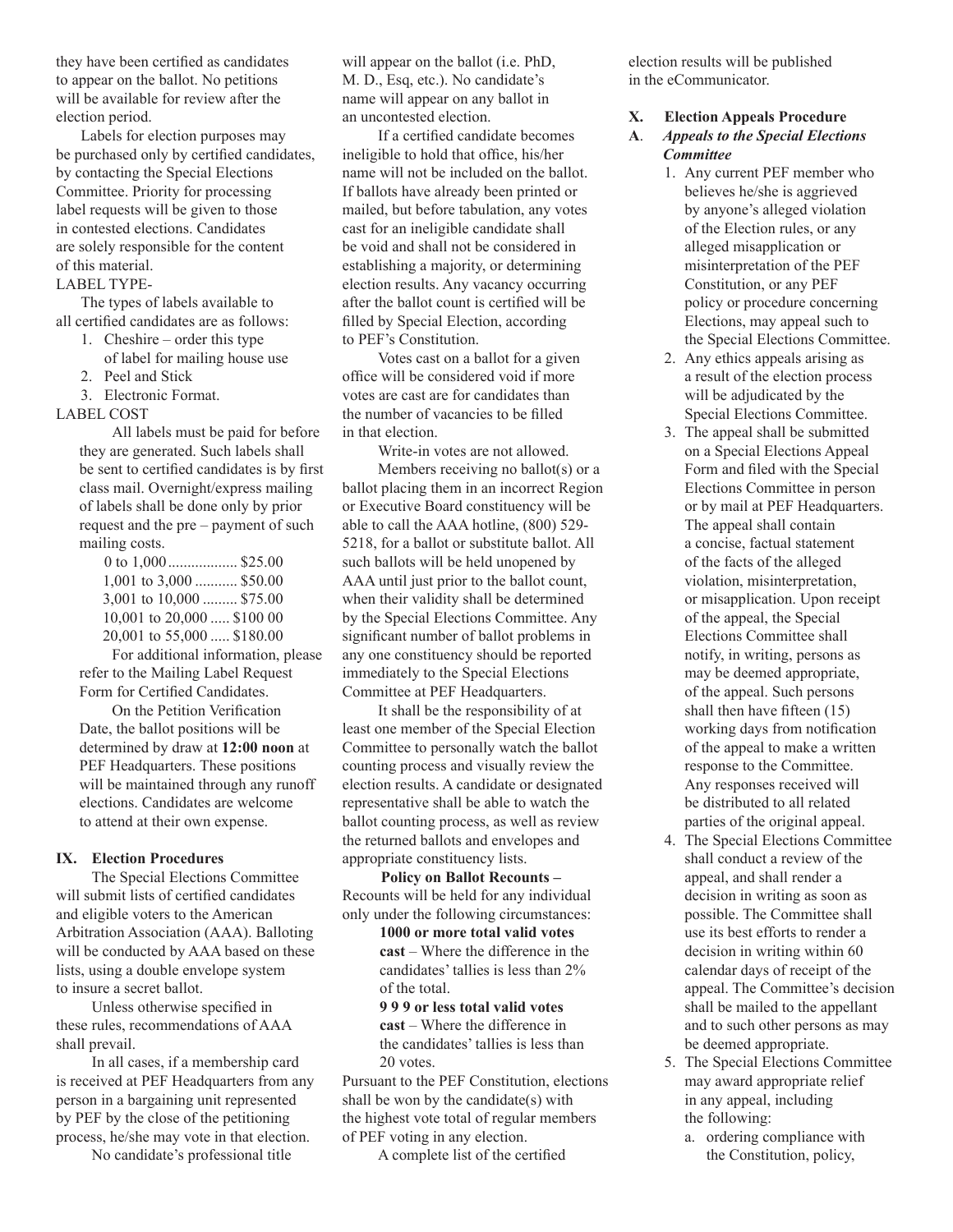procedure or Election rule violated;

- b. ordering, as deemed necessary, the conduct of a new election (petitioning and/or balloting);
- c. suspending the ballot count until the appeal has been adjudicated;
- d. referring an appeal to the President for a hearing before the Election Hearing Panel when the Special Elections Committee's recommendation for relief includes a reprimand, fine, suspension, expulsion or other discipline.
- 6. The Special Elections Committee, without ruling on the merits of the appeal may deny any appeal which it deems is frivolous, repetitive or moot. A decision by the Committee to reject an appeal on one of these bases shall be appealable to the Executive Board.
- 7. In the event that it is necessary, the Special Elections Committee may refer an appeal to the President for a hearing before an Election Hearing Panel.

#### B. *Hearings Before the Election Hearing Panel*

- 1. Upon receipt by the President of an appeal referred by the Special Elections Committee for a hearing, the President shall appoint a five-person Hearing Panel, subject to confirmation by the Executive Board, to preside at the hearing. The members of the Hearing Panel shall be members of the Executive Board. No party to the appeal or potential witness to the events at issue in the appeal may be a member of the Hearing Panel. The President shall appoint one Hearing Panel member to serve as Chair. The members of the Hearing Panel shall be members of the Executive Board. No party to the appeal or potential witness to the events at issue in the appeal, may be a member of the Hearing Panel.
- 2. The accused may appear before the Hearing Panel in person and with witnesses to answer the appeal. A full and fair hearing will be conducted, with the

accused afforded the right to question witnesses and examine any evidence presented by the party filing the appeal. Witnesses must be sworn in and testify under oath. The parties may select another PEF member to represent him or her in the presentation of a defense. The accused may elect to present a defense in writing rather than personally appear. In the absence of a written or personal defense, the hearing or trial shall still proceed.

#### C. *Judgment of the Hearing Panel*

- 1. Upon completion of the hearing, the Election Hearing Panel shall vote on whether to sustain the appeal in whole or in part. A majority vote of the Election Hearing Panel shall be required to sustain the appeal. The Election Hearing Panel shall use its best efforts to render a decision in writing within thirty (30) calendar days of the end of the hearing or trial. The Election Hearing Panel's decision shall include a summary of the evidence presented and shall state the basis upon which the decision is made. The Election Hearing Panel's decision shall be mailed to the accused, the party who filed the appeal, and to such other persons as may be deemed appropriate. If the appeal is not sustained, it shall be dismissed.
- 2. If the appeal, or any portion thereof, is sustained, the Election Hearing Panel shall render judgment and may impose discipline.

Discipline may include, but is not limited to:

- a. Require that the guilty party or parties conform to the Constitution, policy, procedure Election Rules, or Code of Ethics violated.
- b. Direct a party to perform or restrain from specific acts.
- c. Censure a party.
- d. Deprive a party of specified PEF privileges for a specified time period.
- e. Suspend a party from membership in PEF for a specified period of time.
- f. Revoke a party permanently

from membership in PEF.

- g. Recommend removal from office in accordance with the PEF Constitution.
- 3. Judgments of the Election Hearing Panel are final unless a party to the appeals the decision to the Executive Board.

## D. *Appeals to the Executive Board*

- 1. The Special Election Committee's decision or the Election Hearing Panel's decision may be appealed to the PEF Executive Board. The appeal shall be filed in writing with PEF's Secretary/Treasurer, either in person or by mail.
- 2. The appeal shall be considered at the next scheduled meeting of the Executive Board, provided the appeal is postmarked at least twenty (20) calendar days prior to that meeting. Upon receipt of the appeal, the Secretary/Treasurer shall promptly give written notice of the pendency of the appeal to the Special Elections Committee or the Election Hearing Panel and to such other persons as may be deemed appropriate. These persons may make written submissions to the Board concerning the appeal.
- 3. It shall require an affirmative vote of one third (1/3) of Executive Board members present and voting to hear an appeal. If the Executive Board votes not to hear the appeal, the decision of the Special Elections Committee or the Election Hearing Panel shall be final.
- 4. If the Executive Board votes to hear the appeal, in considering the appeal, the Executive Board shall allow the Special Elections Committee or the Election Hearing Panel, the appellant, and such other persons as shall be deemed appropriate to present oral arguments. The appellant shall be granted equal time as allotted to the Special Elections Committee or the Election Hearing Panel, but not less than 10 minutes, for presentation of the appeal. It is the appellant's responsibility at his/her own expense, to be present at this